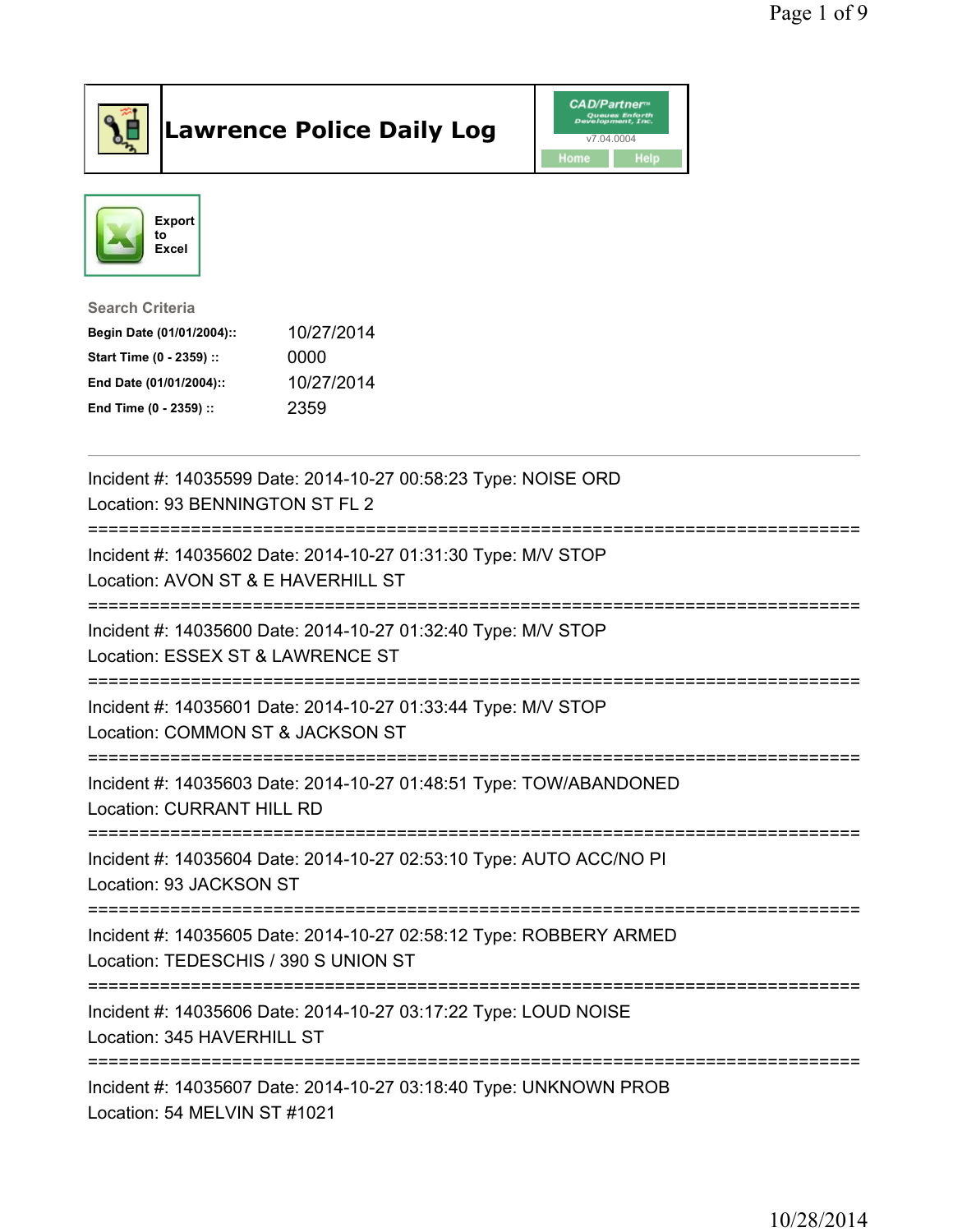| Incident #: 14035608 Date: 2014-10-27 04:36:23 Type: TRESPASSING<br>Location: 11-13 WOOD LANE                             |
|---------------------------------------------------------------------------------------------------------------------------|
| Incident #: 14035609 Date: 2014-10-27 06:20:30 Type: ALARMS<br>Location: 19 MT VERNON ST                                  |
| Incident #: 14035610 Date: 2014-10-27 06:34:50 Type: M/V STOP<br>Location: CORBETT RD & SYLVESTER ST                      |
| Incident #: 14035611 Date: 2014-10-27 07:44:36 Type: PARK & WALK<br>Location: 205 BROADWAY                                |
| Incident #: 14035612 Date: 2014-10-27 07:45:39 Type: B&E/PAST<br>Location: 609 COMMON ST                                  |
| Incident #: 14035613 Date: 2014-10-27 08:17:53 Type: HIT & RUN M/V<br>Location: 52 MARGIN ST                              |
| Incident #: 14035614 Date: 2014-10-27 08:32:28 Type: ALARMS<br>Location: 20 SCHOOL ST                                     |
| :=============================<br>Incident #: 14035615 Date: 2014-10-27 08:35:01 Type: ALARMS<br>Location: 39 JENNINGS ST |
| Incident #: 14035616 Date: 2014-10-27 08:50:47 Type: DISORDERLY<br>Location: APPLETON ST & METHUEN ST                     |
| Incident #: 14035617 Date: 2014-10-27 09:06:58 Type: ALARM/BURG<br>Location: SUPER LIQUORS / 35 S BROADWAY                |
| Incident #: 14035618 Date: 2014-10-27 09:07:51 Type: AUTO ACC/PI<br>Location: 332 PARK ST                                 |
| Incident #: 14035619 Date: 2014-10-27 09:44:43 Type: MV/BLOCKING<br>Location: 6 NEWTON ST                                 |
| =================<br>Incident #: 14035620 Date: 2014-10-27 09:49:48 Type: COURT TIME<br>Location: 2 APPLETON ST           |
| Incident #: 14035621 Date: 2014-10-27 09:53:24 Type: HIT & RUN M/V<br>Lootion: 474 INECT CT                               |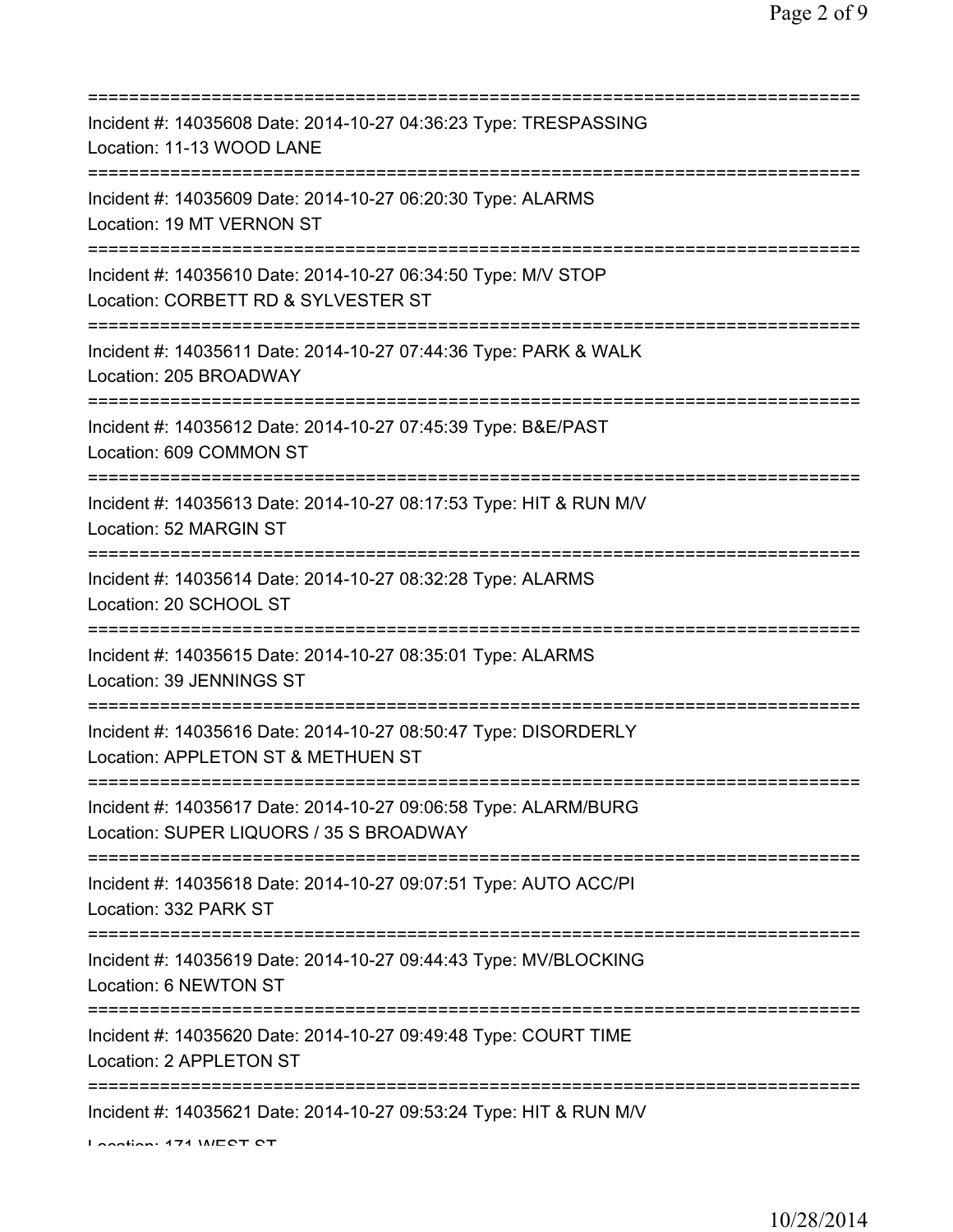| Incident #: 14035622 Date: 2014-10-27 10:07:05 Type: INVESTIGATION<br>Location: PHOENIX / 15 UNION ST                                      |
|--------------------------------------------------------------------------------------------------------------------------------------------|
| Incident #: 14035623 Date: 2014-10-27 10:31:06 Type: B&E FOLLOW UP<br>Location: 406 BROADWAY<br>======================================     |
| Incident #: 14035624 Date: 2014-10-27 10:41:03 Type: M/V STOP<br>Location: RT 114                                                          |
| Incident #: 14035625 Date: 2014-10-27 10:43:51 Type: RECOV/STOL/MV<br>Location: ARLINGTON ST & TENNEY ST                                   |
| Incident #: 14035626 Date: 2014-10-27 10:50:11 Type: 209A/VIOLATION<br>Location: MCDONALDS / 599 ANDOVER ST<br>=======================     |
| Incident #: 14035627 Date: 2014-10-27 11:20:26 Type: B&E FOLLOW UP<br>Location: 39 WINTER ST                                               |
| Incident #: 14035628 Date: 2014-10-27 11:20:55 Type: MAL DAMAGE<br>Location: ABBOTT ST & PHILLIPS ST                                       |
| Incident #: 14035629 Date: 2014-10-27 11:31:58 Type: M/V STOP<br>Location: MERRIMACK ST & S UNION ST                                       |
| Incident #: 14035630 Date: 2014-10-27 11:35:14 Type: ALARM/BURG<br>Location: SIMPSON BROTHERS / 45 S CANAL ST                              |
| Incident #: 14035631 Date: 2014-10-27 11:41:13 Type: COURT DOC SERVE<br>Location: 386 HAVERHILL ST                                         |
| Incident #: 14035632 Date: 2014-10-27 11:44:34 Type: ASSIST FIRE<br>Location: 33 BODWELL ST                                                |
| =====================================<br>Incident #: 14035633 Date: 2014-10-27 11:44:48 Type: ASSSIT OTHER PD<br>Location: 5 PROVIDENCE ST |
| Incident #: 14035634 Date: 2014-10-27 12:00:33 Type: INVESTIGATION<br>Location: 70 N PARISH RD                                             |
| Incident #: 14035635 Date: 2014-10-27 12:13:29 Type: DOMESTIC/PROG                                                                         |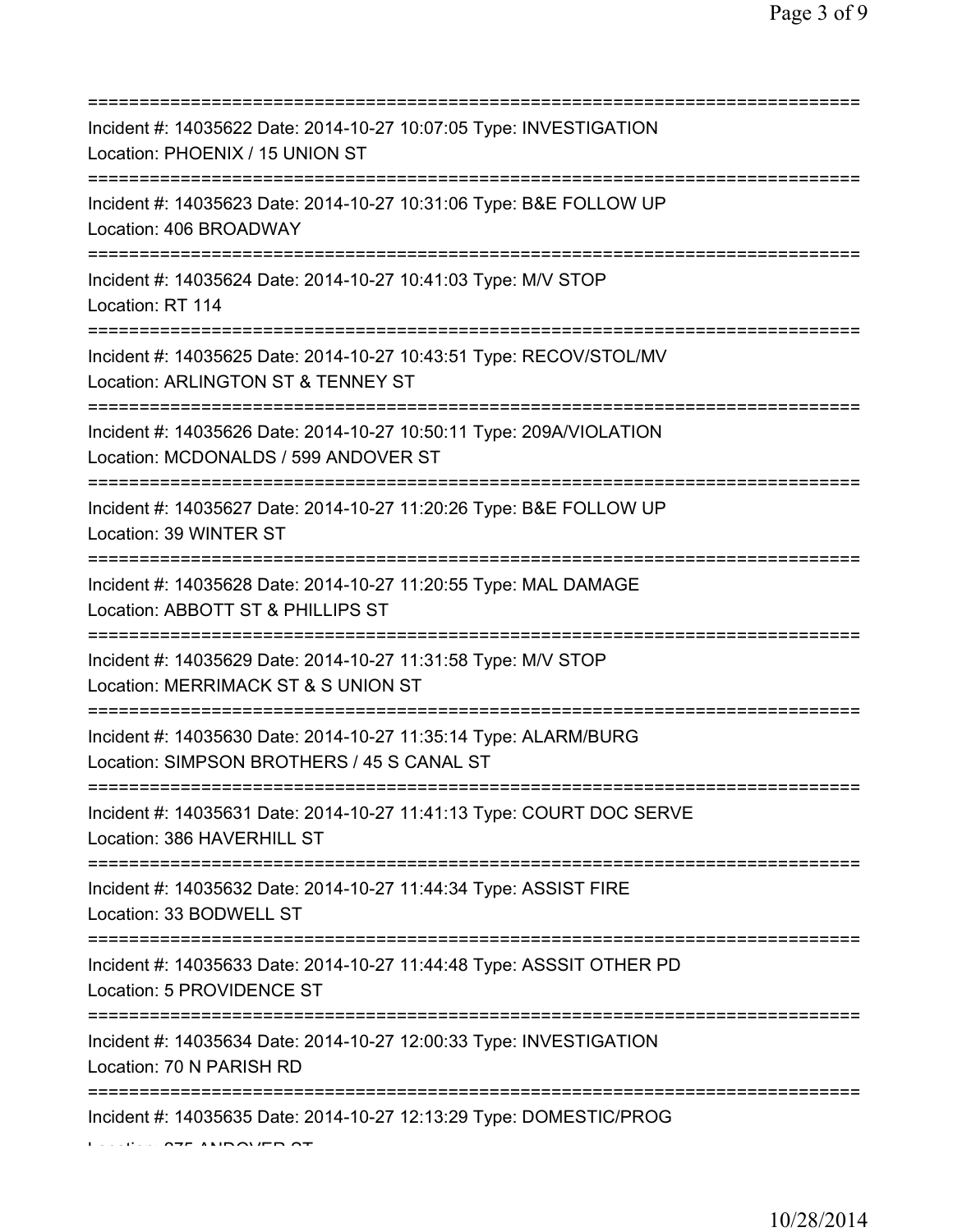| Incident #: 14035636 Date: 2014-10-27 12:31:10 Type: M/V STOP<br><b>Location: HANCOCK ST</b>                                             |
|------------------------------------------------------------------------------------------------------------------------------------------|
| Incident #: 14035637 Date: 2014-10-27 12:32:10 Type: TRESPASSING<br>Location: CVS PHARMACY / 205 S BROADWAY                              |
| Incident #: 14035638 Date: 2014-10-27 12:45:06 Type: SUS PERS/MV<br>Location: 5 PROVIDENCE ST<br>=======================                 |
| Incident #: 14035639 Date: 2014-10-27 12:47:54 Type: SHOPLIFTING<br>Location: 700 ESSEX ST                                               |
| Incident #: 14035640 Date: 2014-10-27 12:51:36 Type: ALARM/BURG<br>Location: 1 MILL ST                                                   |
| Incident #: 14035641 Date: 2014-10-27 13:08:03 Type: RECOV/STOL/MV<br>Location: 76 BUNKERHILL ST<br>==================================== |
| Incident #: 14035642 Date: 2014-10-27 13:08:30 Type: MEDIC SUPPORT<br>Location: 7 ALLSTON ST<br>:=============================           |
| Incident #: 14035643 Date: 2014-10-27 13:27:02 Type: M/V STOP<br>Location: WENDY'S / 99 WINTHROP AV                                      |
| Incident #: 14035644 Date: 2014-10-27 13:33:04 Type: M/V STOP<br>Location: BRADFORD ST & BROADWAY                                        |
| Incident #: 14035645 Date: 2014-10-27 13:44:24 Type: M/V STOP<br>Location: BENNINGTON ST & MYRTLE ST                                     |
| Incident #: 14035646 Date: 2014-10-27 13:57:53 Type: M/V STOP<br>Location: HAVERHILL ST & RAILROAD ST                                    |
| Incident #: 14035647 Date: 2014-10-27 14:01:44 Type: DRUG VIO<br>Location: 70 N PARISH RD                                                |
| Incident #: 14035648 Date: 2014-10-27 14:04:26 Type: TOW OF M/V<br>Location: 59 SPRINGFIELD ST                                           |
| Incident #: 14035649 Date: 2014-10-27 14:04:49 Type: THREATS                                                                             |

Location: ESSEX ST & NEWBURY ST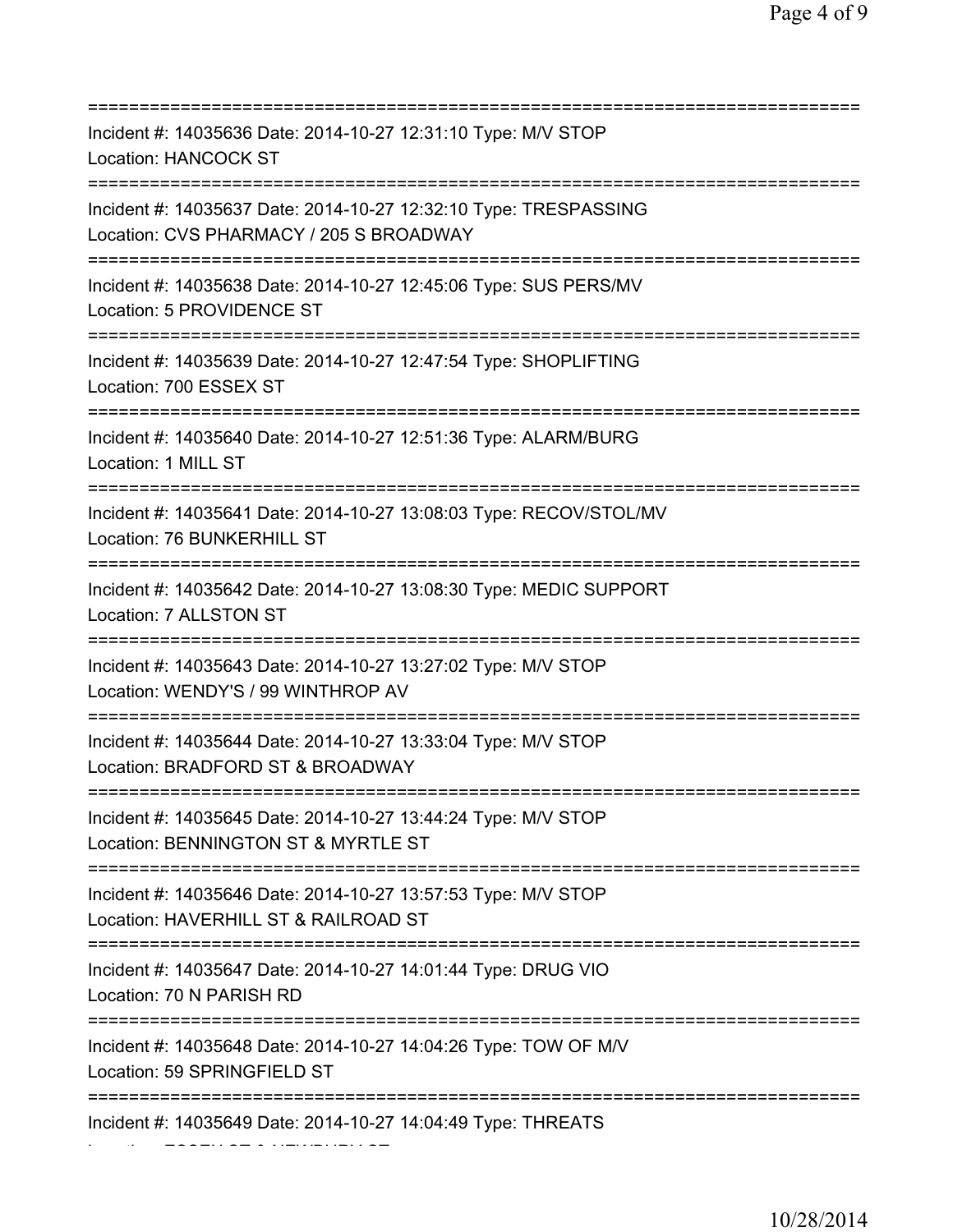=========================================================================== Incident #: 14035650 Date: 2014-10-27 14:14:41 Type: RECOV/STOL/MV Location: 163 PARK ST =========================================================================== Incident #: 14035651 Date: 2014-10-27 14:25:34 Type: LOST PROPERTY Location: 51 AUBURN ST =========================================================================== Incident #: 14035652 Date: 2014-10-27 14:30:08 Type: CK WELL BEING Location: BROADWAY & COMMON ST =========================================================================== Incident #: 14035653 Date: 2014-10-27 14:34:03 Type: AUTO ACC/PI Location: ARLINGTON ST & LAWRENCE ST =========================================================================== Incident #: 14035654 Date: 2014-10-27 14:40:13 Type: ASSSIT OTHER PD Location: 42 JUNIPER ST =========================================================================== Incident #: 14035655 Date: 2014-10-27 15:07:32 Type: AUTO ACC/NO PI Location: 325 WINTHROP AV =========================================================================== Incident #: 14035656 Date: 2014-10-27 15:22:04 Type: SUS PERS/MV Location: 296 HIGH ST =========================================================================== Incident #: 14035657 Date: 2014-10-27 15:26:00 Type: TOW OF M/V Location: 17 LAWRENCE ST =========================================================================== Incident #: 14035658 Date: 2014-10-27 15:36:09 Type: B&E/PAST Location: 12 EASTON ST FL 1STFL =========================================================================== Incident #: 14035659 Date: 2014-10-27 15:37:34 Type: M/V STOP Location: FRANKLIN ST & HAVERHILL ST =========================================================================== Incident #: 14035660 Date: 2014-10-27 15:52:06 Type: CK WELL BEING Location: COMMON ST & FRANKLIN ST =========================================================================== Incident #: 14035661 Date: 2014-10-27 16:08:20 Type: AUTO ACC/NO PI Location: HAVERHILL ST & RAILROAD ST =========================================================================== Incident #: 14035662 Date: 2014-10-27 16:10:59 Type: RECOV/STOL/MV Location: 54 BASSWOOD ST =========================================================================== Incident #: 14035663 Date: 2014-10-27 16:23:00 Type: SUICIDE ATTEMPT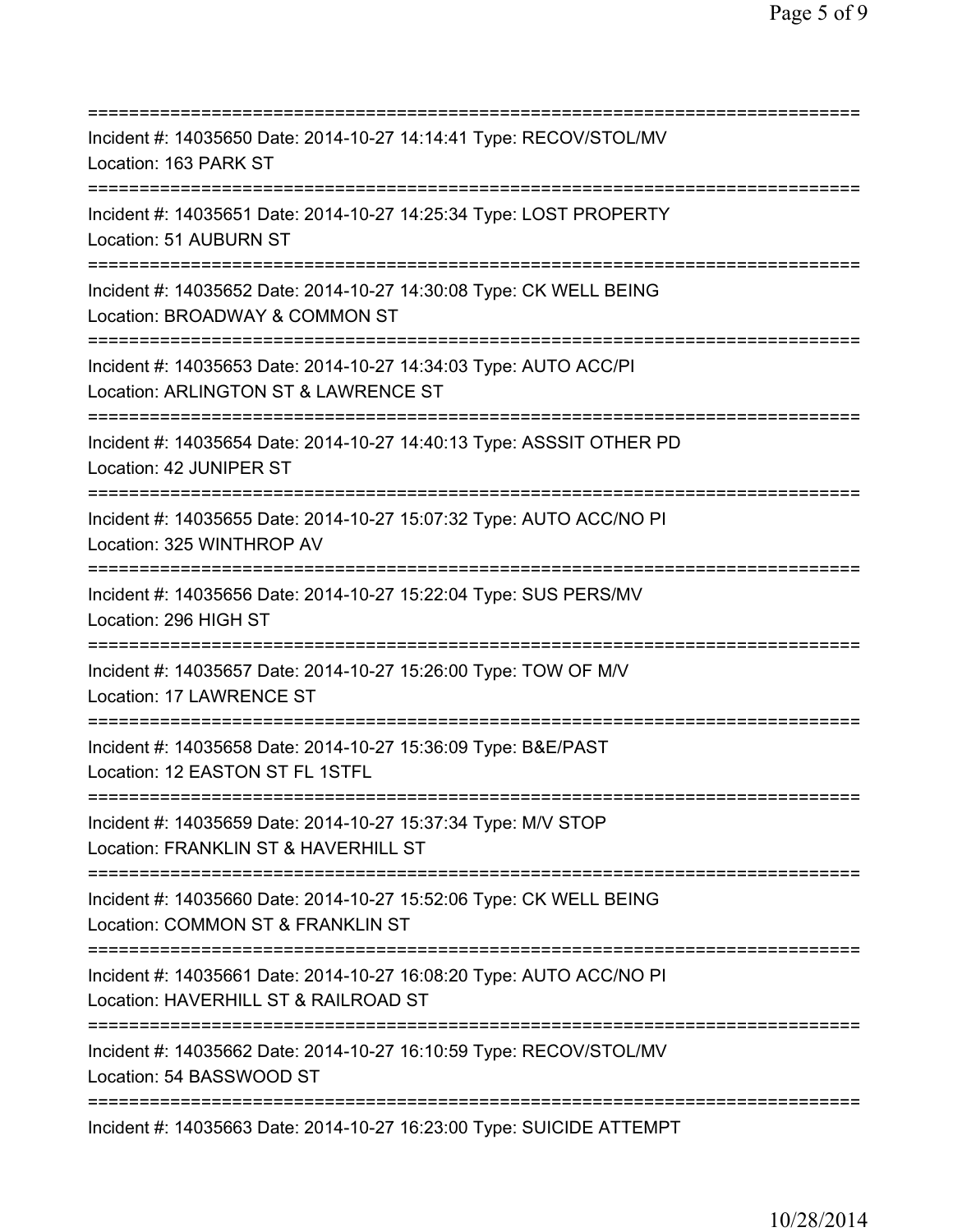=========================================================================== Incident #: 14035664 Date: 2014-10-27 16:24:36 Type: DISTURBANCE Location: EASTERN BANK / 486 ESSEX ST =========================================================================== Incident #: 14035665 Date: 2014-10-27 16:36:36 Type: 209A/VIOLATION Location: 32 LAWRENCE ST #9 =========================================================================== Incident #: 14035666 Date: 2014-10-27 17:03:24 Type: DRUG VIO Location: LAWRENCE & TENNEY ST =========================================================================== Incident #: 14035667 Date: 2014-10-27 17:05:37 Type: MEDIC SUPPORT Location: 216 PHILLIPS ST =========================================================================== Incident #: 14035668 Date: 2014-10-27 17:07:27 Type: DK (DRUNK) Location: 233 JACKSON ST =========================================================================== Incident #: 14035669 Date: 2014-10-27 17:08:55 Type: SUICIDE ATTEMPT Location: 176 FERRY ST =========================================================================== Incident #: 14035670 Date: 2014-10-27 17:14:59 Type: B&E/MV/PAST Location: 262 JACKSON ST =========================================================================== Incident #: 14035671 Date: 2014-10-27 17:24:20 Type: SUICIDE ATTEMPT Location: 355 PARK ST =========================================================================== Incident #: 14035672 Date: 2014-10-27 17:36:12 Type: SUICIDE ATTEMPT Location: 32 LAWRENCE ST #9 FL 1 =========================================================================== Incident #: 14035673 Date: 2014-10-27 17:49:42 Type: DRUG OVERDOSE Location: 114 BAILEY ST FL 2 =========================================================================== Incident #: 14035674 Date: 2014-10-27 17:51:14 Type: LARCENY/PAST Location: 90 LOWELL ST =========================================================================== Incident #: 14035675 Date: 2014-10-27 17:52:49 Type: 209A/VIOLATION Location: YWCA / 38 LAWRENCE ST #5 FL 3 =========================================================================== Incident #: 14035676 Date: 2014-10-27 17:54:07 Type: MAL DAMG PROG Location: 12 WINSLOW PL =========================================================================== Incident #: 14035677 Date: 2014-10-27 18:14:29 Type: B&E/MV/PAST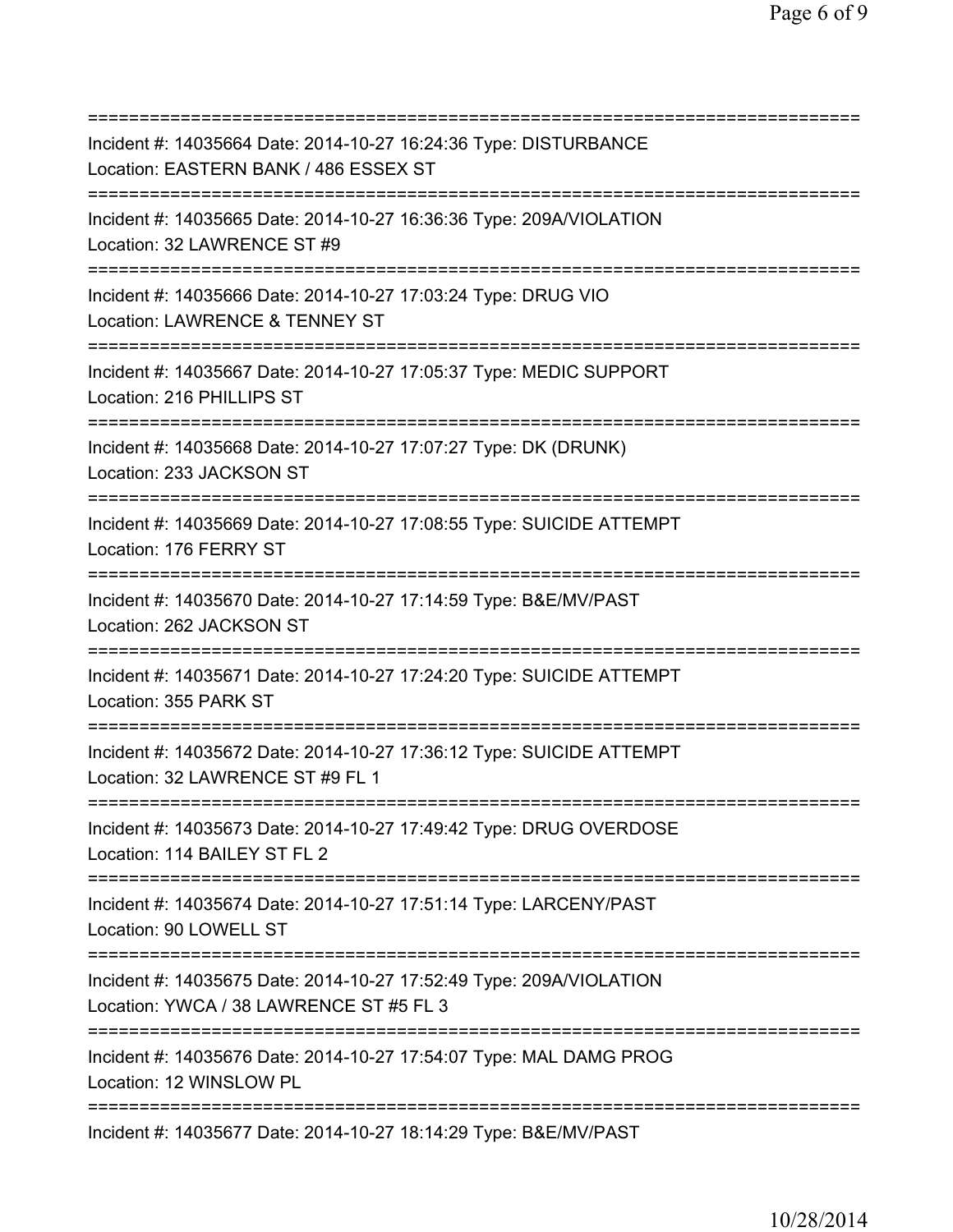| Location: LAWRENCE BOYS + GIRLS CLUB / 136 WATER ST                                                                                                                 |
|---------------------------------------------------------------------------------------------------------------------------------------------------------------------|
| Incident #: 14035678 Date: 2014-10-27 18:15:54 Type: DISORDERLY<br>Location: SPRUCE & PARK<br>;===================================<br>--------===================== |
| Incident #: 14035679 Date: 2014-10-27 18:16:05 Type: THREATS<br>Location: 233 JACKSON ST #6                                                                         |
| ____________________________________<br>Incident #: 14035680 Date: 2014-10-27 18:18:29 Type: HARASSMENT<br>Location: MCDONALDS / 599 ANDOVER ST                     |
| Incident #: 14035681 Date: 2014-10-27 18:20:17 Type: MAL DAMAGE<br>Location: 275 CYPRESS AV                                                                         |
| Incident #: 14035682 Date: 2014-10-27 18:35:20 Type: M/V STOP<br>Location: WINTHROP & N PARISH                                                                      |
| ===============================<br>Incident #: 14035683 Date: 2014-10-27 18:44:37 Type: SUS PERS/MV<br>Location: 123 BENNINGTON ST                                  |
| Incident #: 14035684 Date: 2014-10-27 18:54:25 Type: DISORDERLY<br>Location: 98 FARNHAM ST                                                                          |
| Incident #: 14035685 Date: 2014-10-27 18:56:51 Type: SHOTS FIRED<br>Location: 250 SALEM ST                                                                          |
| Incident #: 14035686 Date: 2014-10-27 19:06:22 Type: UNKNOWN PROB<br>Location: 69 MYRTLE ST                                                                         |
| Incident #: 14035687 Date: 2014-10-27 20:05:23 Type: MEDIC SUPPORT<br>Location: 1 BEACON AV #204                                                                    |
| Incident #: 14035688 Date: 2014-10-27 20:08:54 Type: SUICIDE ATTEMPT<br>Location: PRONTO ENVIO / 511 BROADWAY                                                       |
| Incident #: 14035689 Date: 2014-10-27 20:19:09 Type: AUTO ACC/NO PI<br>Location: 356 S. UNION ST                                                                    |
| Incident #: 14035690 Date: 2014-10-27 20:22:17 Type: DRUG VIO<br>Location: BROADWAY & TREMONT ST                                                                    |
| Indidnot #: 4409EC04 Data: 2044 40.27 20.54.200 Tuno: TDECDACCINIO                                                                                                  |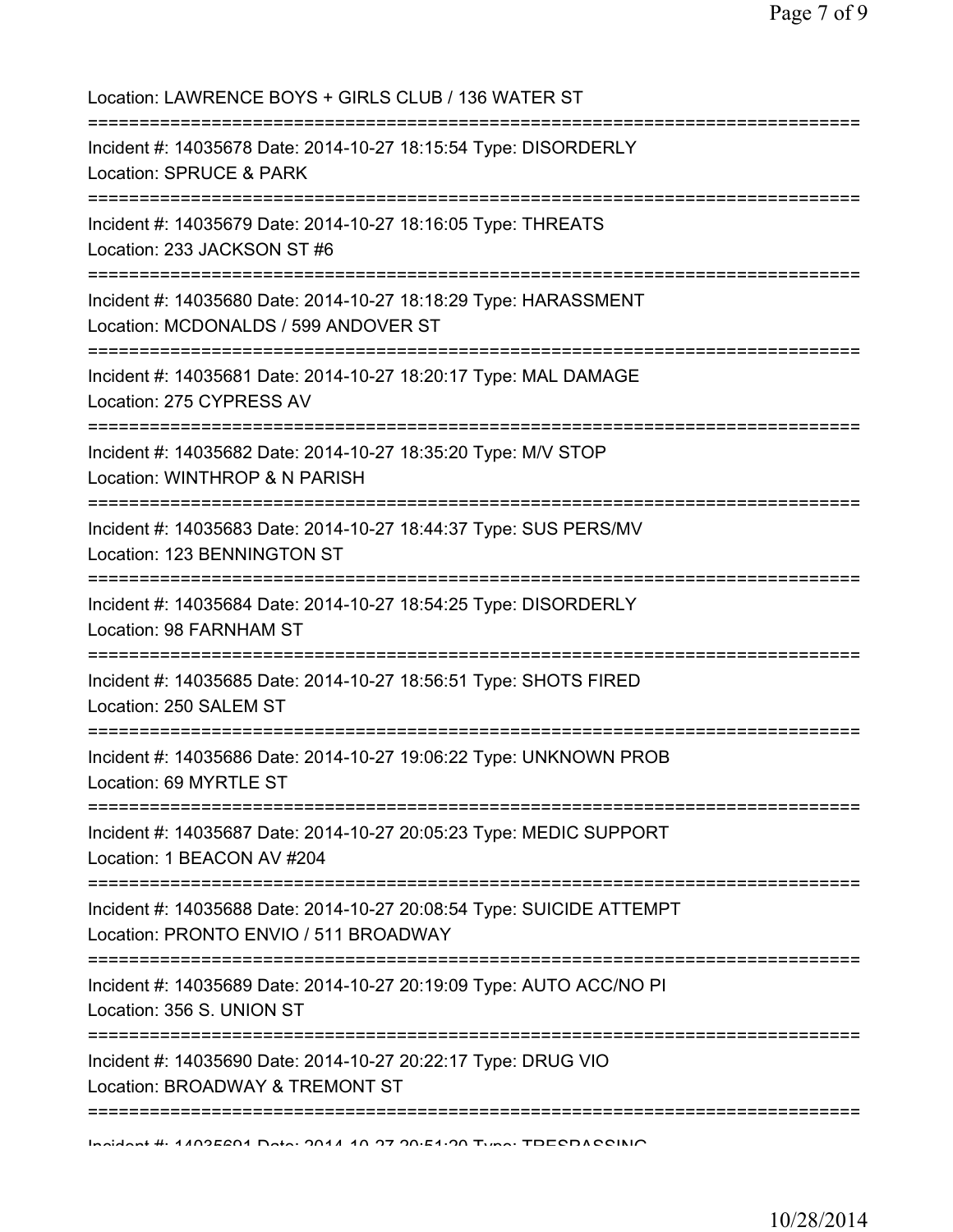Location: 383 HAVERHILL ST =========================================================================== Incident #: 14035692 Date: 2014-10-27 21:01:57 Type: A&B PAST Location: 48 SARATOGA ST =========================================================================== Incident #: 14035693 Date: 2014-10-27 21:24:33 Type: A&B PAST Location: RIO BAR AND GRILL / 9 APPLETON ST =========================================================================== Incident #: 14035694 Date: 2014-10-27 21:40:35 Type: DOMESTIC/PROG Location: 24 N BOYLSTON ST =========================================================================== Incident #: 14035695 Date: 2014-10-27 21:43:37 Type: STOL/MV/PAS Location: 311 HAVERHILL ST =========================================================================== Incident #: 14035696 Date: 2014-10-27 21:46:07 Type: DISORDERLY Location: 145 LAWRENCE ST =========================================================================== Incident #: 14035697 Date: 2014-10-27 22:07:51 Type: TRESPASSING Location: 21 FARLEY ST =========================================================================== Incident #: 14035698 Date: 2014-10-27 22:31:01 Type: NOISE ORD Location: 127 BENNINGTON ST =========================================================================== Incident #: 14035699 Date: 2014-10-27 22:33:00 Type: INVESTIGATION Location: 2 APPLETON ST =========================================================================== Incident #: 14035700 Date: 2014-10-27 22:38:06 Type: DK (DRUNK) Location: 383 HAVERHILL ST #30 FL 3 =========================================================================== Incident #: 14035701 Date: 2014-10-27 22:41:33 Type: UNKNOWN PROB Location: 158 RAILROAD ST =========================================================================== Incident #: 14035702 Date: 2014-10-27 22:54:50 Type: SUS PERS/MV Location: JEFFERSON ST =========================================================================== Incident #: 14035703 Date: 2014-10-27 23:04:01 Type: EXTRA SURVEIL Location: 21 FARLEY ST =========================================================================== Incident #: 14035704 Date: 2014-10-27 23:11:42 Type: DISORDERLY Location: LAWRENCE GENERAL HOSPITAL / 1 GENERAL ST ===========================================================================  $1$ ,  $1$ ,  $14035705$  Dele 2014 10 27 28:16:00 Type: MALCTOD